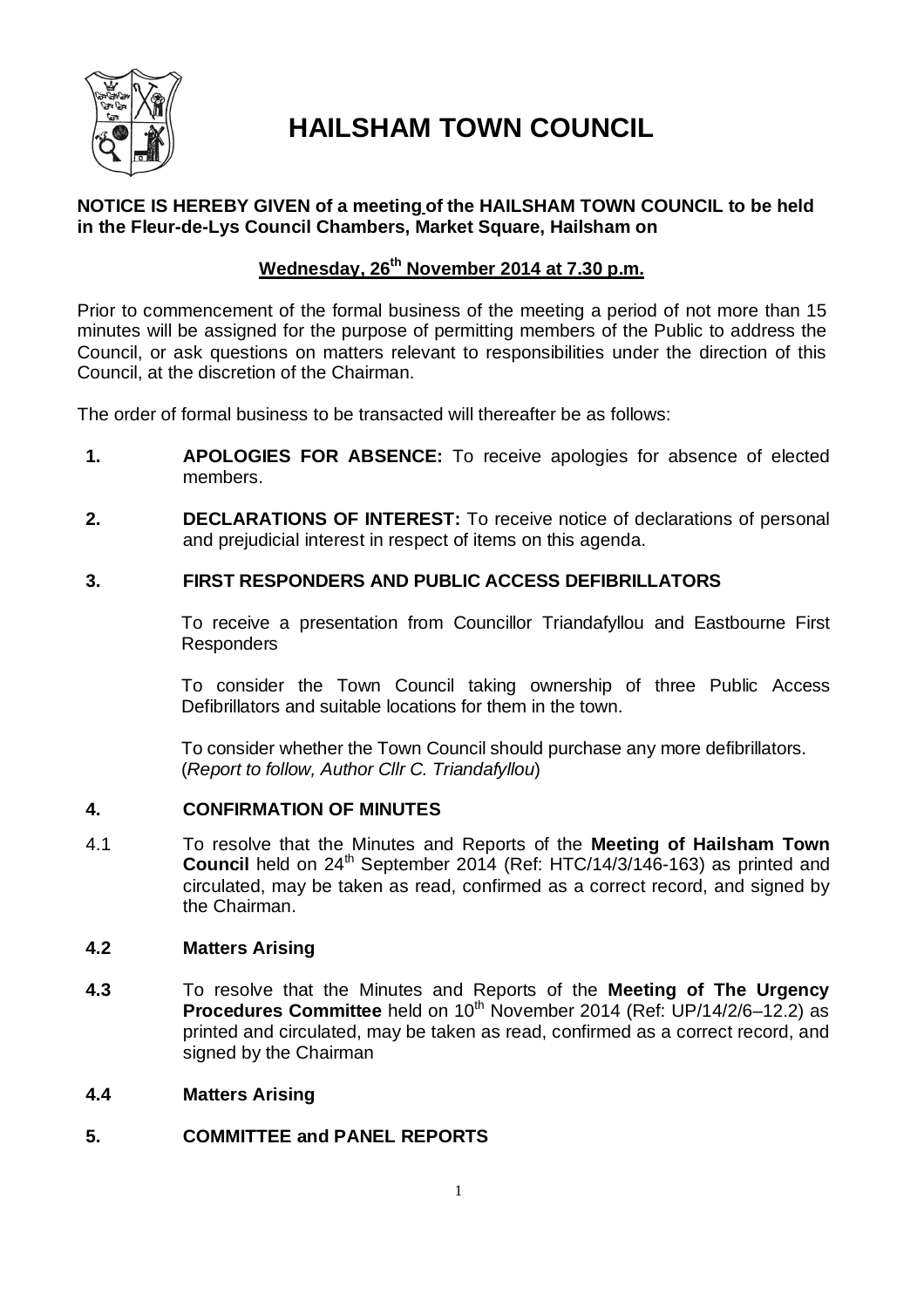*(A list of committee/panel minutes attached – Please notify the Town Clerk [email: john.harrison@hailsham-tc.gov.uk telephone: 01323 445731] as soon as possible if you wish to reserve an item on any of the following committees or panels)*

- 5.1 To (a) note the reserved paragraphs (minutes) of the Committee/Panel Reports notified to the Town Clerk prior to the meeting, and
	- (b) receive request to reserve any additional paragraphs (minutes) of the Committee/Panel Reports
- 5.2 To receive "unreserved" paragraphs (minutes) of the following Reports of Committees/Panels (as printed and circulated), and approve and adopt the recommendations contained therein.

A. Finance, Budget and Resources Committee Meetings (29<sup>th</sup> October and 12th November 2014)

**B. Planning and Development Committee Meetings (7<sup>th</sup> October, 28<sup>th</sup>)** October and 18<sup>th</sup> November 2014)

**C. Festivities and Events Committee Meetings (14<sup>th</sup> October, 17<sup>th</sup> November** and  $4<sup>th</sup>$  November 2014)

**D. Parks, Open Spaces and Sports Committee Meeting (22<sup>nd</sup> October 2014)** 

**E. Council Projects and Assets Committee Meeting (15<sup>th</sup> September 2014** excluding minute 20)

### **6. UPDATE ON MATTERS IN PROGRESS**

To receive a verbal report form the Town Clerk on matters in progress.

### **7. MAYORAL ALLOWANCE SUB-GROUP**

To consider the appointment of a sub-group/working party to define what the Mayoral Allowance covers, as recommended by the Finance, Budget and Resources Committee (29<sup>th</sup> October 2014)

### **8. CONFIDENTIAL BUSINESS**

To resolve that due to the special and confidential nature of the business about to be transacted, and possible disclosure of personal or legal information not in the public interest at the present time, the following items of business be transacted following the temporary exclusion of members of the Public and Press, in accordance with the Council's Standing Orders No. 57 and 58. The reason for exclusion is:

(b) terms of tenders, and proposals and counter-proposals in negotiations for contracts;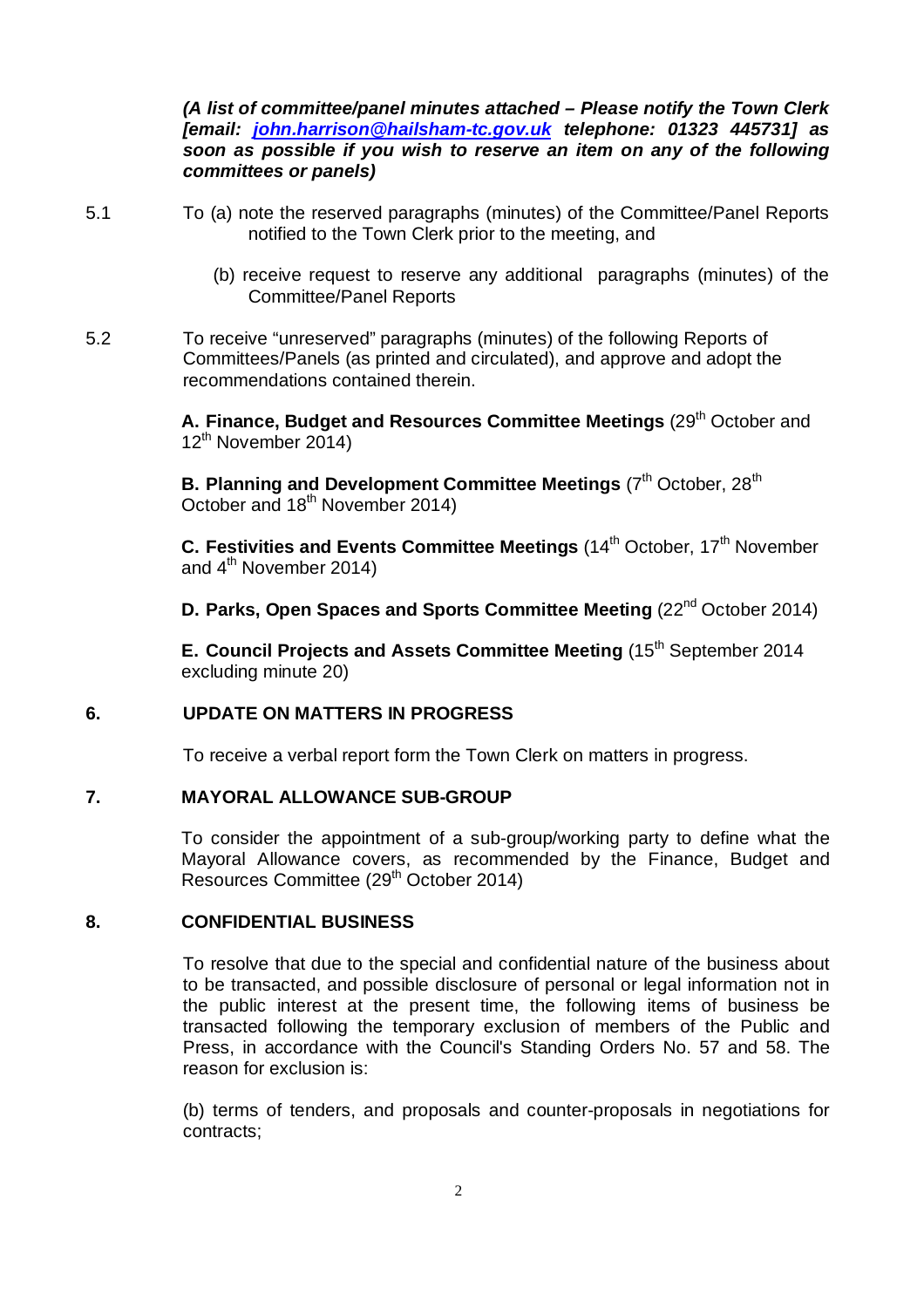### **9. ACCESS TO REDROW HOMES DEVELOPMENT**

To consider the transfer of council owned land to East Sussex County Council, in order to provide access off Gleneagles drive for the Redrow Homes development.

(*Report to follow, author Karen Moralee, Planning & Environment Officer*)

**10. COUNCILLORS' QUESTIONS/INFORMATION FORUM** (at the Chairman's discretion).

Jun 15

 JOHN HARRISON Town Clerk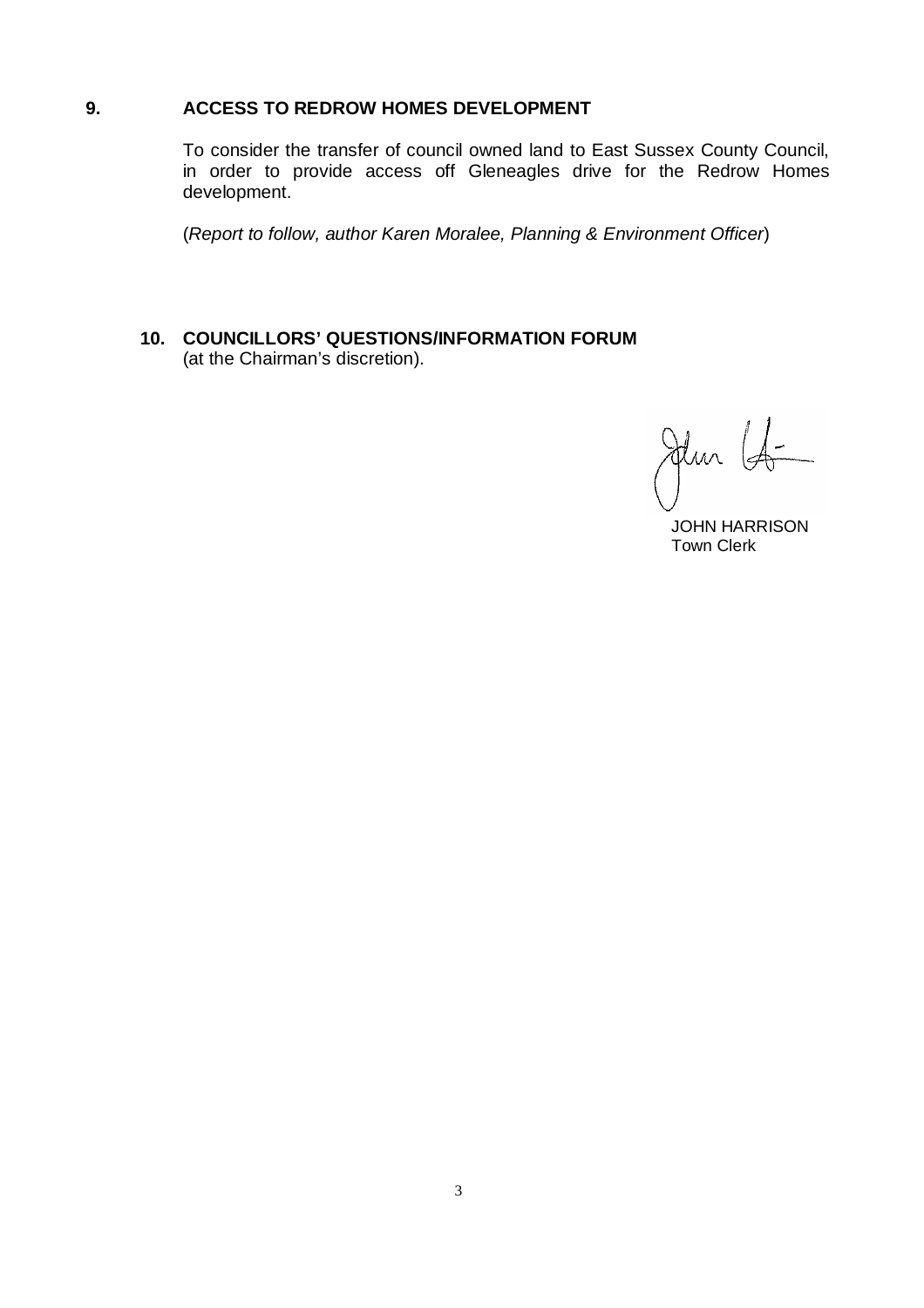

# **HAILSHAM TOWN COUNCIL**

**MINUTES** of the Meeting of Hailsham Town Council, held at the Fleur-de-Lys Council Chambers/Meeting Rooms, Market Square, Hailsham, on Wednesday 26<sup>th</sup> November 2014 at 7.30 p.m.

### **Public Question Time**

Prior to commencement of the formal business of the meeting a period of not more than 15 minutes had been assigned for the purpose of permitting members of the public present to address the Assembly, or ask questions (on matters relevant to the responsibilities of the Town Council) at the invitation and discretion of the presiding Chairman.

Mr. Adams of London Road addressed the meeting about the infrastructure provision needed for the new housing in Hailsham. This included education and medical needs.

He was aware that Hailsham Town Council was not the planning authority but requested that Hailsham Town Councillors who were also Wealden District and East Sussex County Councillors would take on board his comments.

The Chairman thanked Mr Adams for taking the time to address the meeting, but Hailsham Town Council were only consultees in the planning process.

- HTC/14/ 4/164 **Present:** Councillors: Mrs. S. J. Bentley (Chairman), W. A. Bentley, N. A. Collinson, W. F. Crittenden, R. T. Grocock, Mrs. S. E. Henstock, Mrs. B. Holbrook, P. S. Holbrook, S. McAuliffe, B. Marlowe, Ms A. O' Rawe (Vice Chairman), G. G. Rowe, Mrs. M. Rowe, M. Ryan Mrs. M. Skinner and C. Triandafyllou.
- 165 **Officers in Attendance:** J. Harrison (Town Clerk), M. Caira (Deputy Town Clerk and Business Manager), Mrs. M. Hagger (Finance Officer), D. Saxby and T. Hall.

### 166 **Apologies for Absence:**

Apologies for absence were received and accepted from Councillors J. L. Blake, Ms C. Collinson, N. S. Coltman and Mrs. D. Ryan. Councillor M. Ryan had given his apologies for arriving at the meeting late.

### 167 **Declarations of Interest**

Councillor W. Bentley declared a personal interest in agenda item 9 – Access to Redrow Homes Development as he is a cabinet member of East Sussex County Council.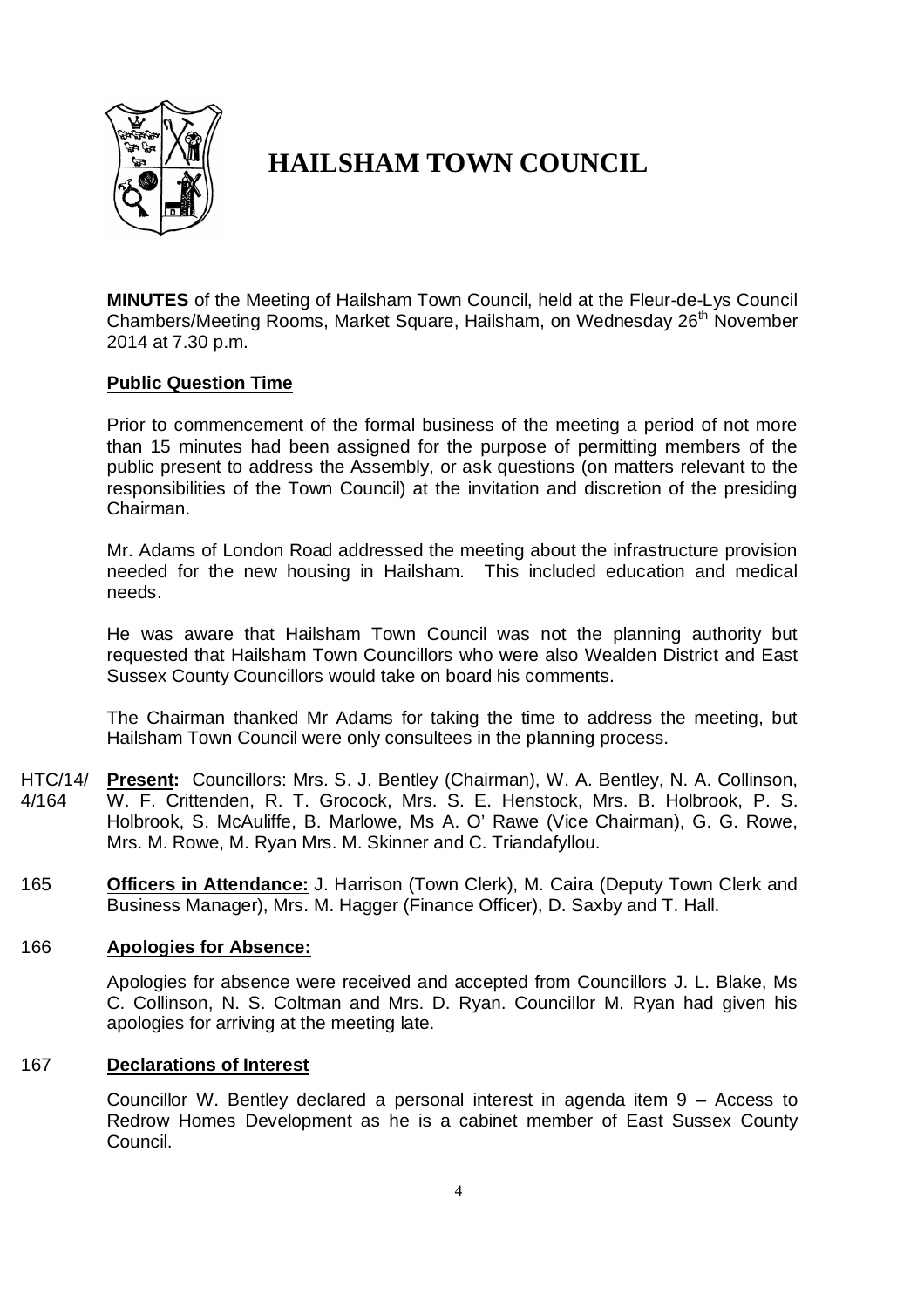### 168 **Councillor S. McAuliffe**

Councillor S. McAuliffe left the meeting at 7.40.

### **First Responders and Public Access Defibrillators**

- 169.1 Councillor Triandafyllou introduced members of Eastbourne First Responders and asked them to give a presentation to Council.
- 169.2 Following the presentation Councillor Triandafyllou said that he, Councillor Mrs. Bentley and N. Coltman would be using their 'community dividend' of £1180 from Wealden District Council towards three public access defibrillators for use in the town, although there would be a short-fall of about £200 per defibrillator.
- 169.3 Councillor P. Holbrook suggested that each councillor give one month's members' allowance to make up this short-fall.

#### 169.4 **RESOLVED** to

a) purchase the three units on behalf of Councillors Triandafyllou, Coltman and Bentley. This is to be funded by those councillors' community dividend, once the relevant administration has been completed by those members and funds received by the Town Council from Wealden District Council,

b) fund the shortfall of £483.00 required for the purchase of three defibrillators and alarmed cabinets from the council's contingency funds,

c) purchase an additional unit from the councils' reserves and consider where the units may be located,

d) to consider the best choice for the location of the units (pending the relevant permissions and considering the likelihood of damage through vandalism or theft and the location of CCTV etc),

e) take on 'ownership' and insurance of any units purchased, and

f) seek advice from East Sussex Ambulance Service on the best location for the units.

### 170 **Councillor M. Ryan**

Councillor M. Ryan arrived at the meeting.

# 171 **Confirmation of Previous Minutes**

**RESOLVED** that the Minutes and Reports of the Meeting of Hailsham Town Council (Ref: HTC/AM14/3/146-163) held on 24<sup>th</sup> September 2014 were confirmed as a correct record, and signed by the Chairman.

# 172 **Matters Arising**

None.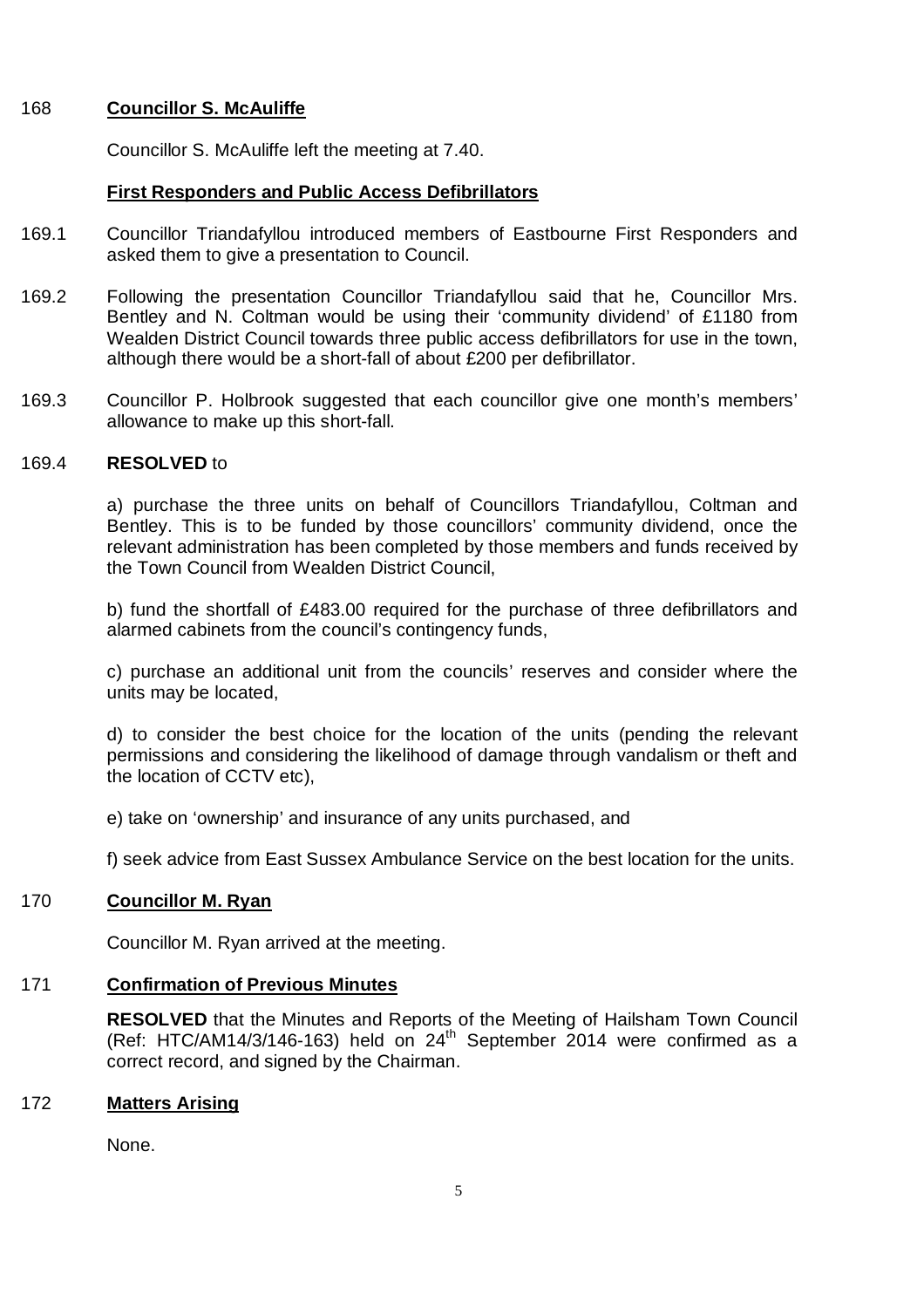173 **RESOLVED** that the Minutes and Reports of the Meeting of Urgency Procedures Committee (Ref: UP14/2/6-12.2) held on  $10^{th}$  November 2014 were confirmed as a correct record, and signed by the Chairman.

### 174 **Matters Arising**

None.

### 175 **Committee and Panel Reports**

**RESOLVED**, after consideration in accordance with Standing Order 18(e), to receive the following reports of Committees, to approve and adopt the recommendations contained therein and the actions taken as reported therein**.**

**F.** Finance, Budget and Resources Committee Meetings (29<sup>th</sup> October and 12<sup>th</sup> November 2014)

**G.** Planning and Development Committee Meetings (7<sup>th</sup> October, 28<sup>th</sup> October and 18<sup>th</sup> November 2014)

**H.** Festivities and Events Committee Meetings (14<sup>th</sup> October, 17<sup>th</sup> November and 4<sup>th</sup> November 2014)

**I.** Parks, Open Spaces and Sports Committee Meeting (22<sup>nd</sup> October 2014)

**J.** Council Projects and Assets Committee Meeting (15<sup>th</sup> September 2014 excluding minute 20 which had been adopted at the meeting on  $24<sup>th</sup>$  September).

# Finance, Budget and Resources Committee  $-12<sup>th</sup>$  November 2014

- 176.1 Minute 22 – Accounts and Audit – Budget for 2015-2016
- 176.2 Councillor Mrs. S. J. Bentley said that she had voted against the increase in the budget for 2015-2016 and not abstained as recorded.
- 176.3 Amend minute to record that Councillor Mrs. S. J. Bentley voted against the resolution to increase the budget for 2015-16.

### **Update on Matters in Progress**

- 177.1 The Town Clerk reported on progress on areas of work of the Town Council. These were:
- 177.2 A22 Signage – the problems caused by main contact at ESCC being on maternity leave. Hailsham Town Council is currently awaiting final costings from ESCC, it seems that a lane closure will be required and therefore the advice is to wait for a road closure for something else (likely to be April) as otherwise this can add many thousands £s to the cost
- 177.3 Toilets – CCTV camera and signs are now fitted. No recent reports of vandalism have been reported. Builders have been working on the arm – however, have fitted two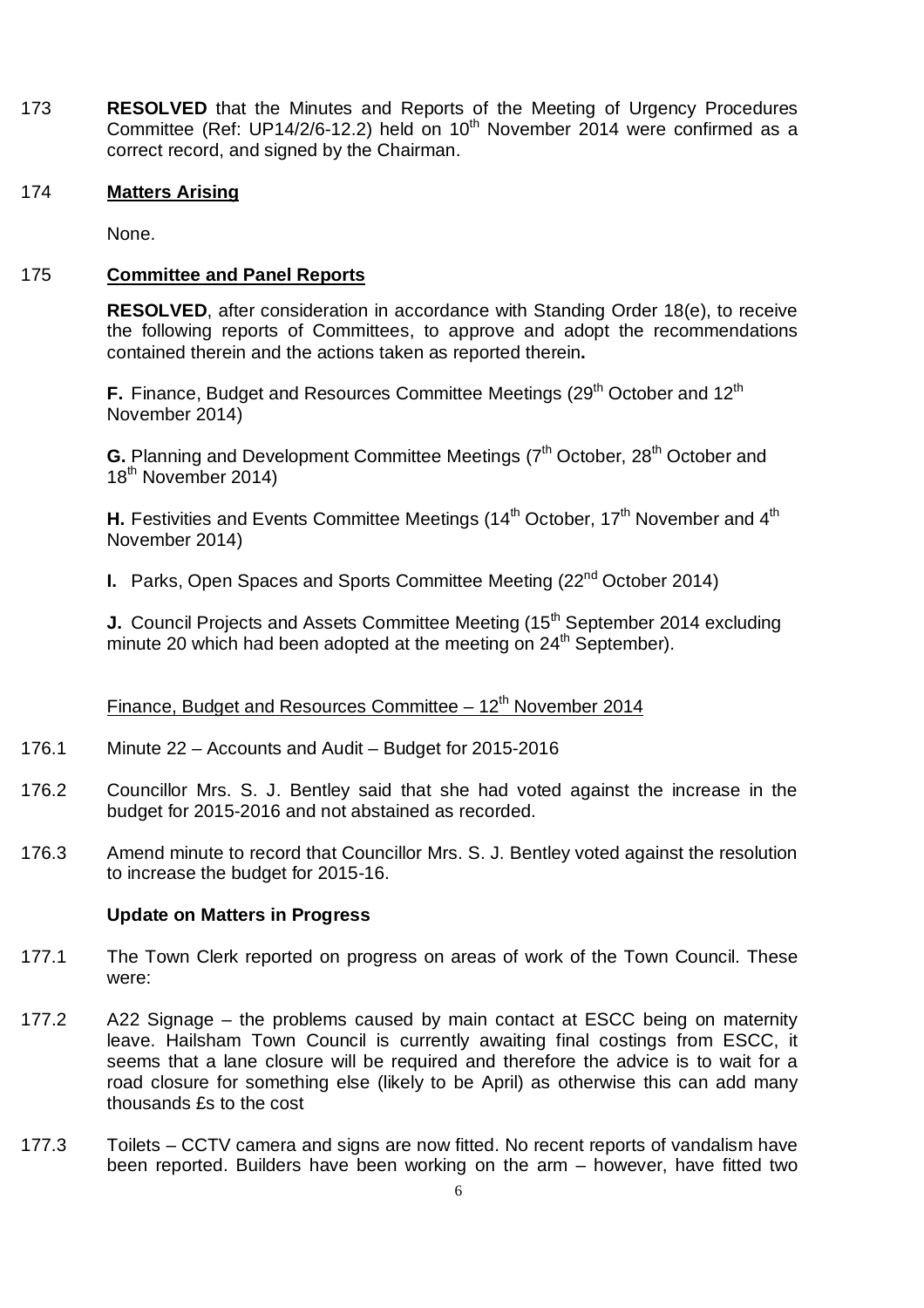neither of which have worked. The door is potentially too heavy and arms restricted opening of door, therefore currently rethinking options. There is still positive feedback from cleaner, but had requests to close earlier in the evenings.

- 177.4 Grovelands Barn – the unsafe section of Grovelands barn cowshed is now down – currently awaiting visit form Building Control before starting to 'shore-up' and rebuild.
- 177.5 North Road Bus Shelter - the work is now nearly completed with a few minor works to be done, but it is open to the public.
- 177.6 Fleur-De-Lys – had visit from Conservation officer and Building Control manager – given me a report with suggested option. Adding steels to the existing beams will in their opinion cost many thousands of pounds. They suggested a much cheaper alternative of moving beams to middle. Next step is to commissioning builders' to provide quotes for both options.

Councillor W Bentley proposed that both he and Councillor P. Holbrook could assist the town clerk in obtaining further quotations.

- 177.7 Receptionis**t** – recruitment –Sussex Downs College helping to recruit apprentice receptionist; they will do the main part of the recruitment, we will be involved in final selection.
- 177.8 Four Market Square – the property is currently being rented out to Dragon Photography Studio. The lease had now been signed by the tenant, to be completed by Council in next week or so.
- 177.9 Hailsham Works – graduation for current cohort on  $16<sup>th</sup>$  December at Civic Community Hall
- 177.10 Community Interest Company – the Town Clerk, the chairman of council and Councillor W. Bentley visited Burgess Hill Town Council and met with the Clerk, interesting model and way it work. Report to next CPAC meeting will suggest project plan for the way forward – need to get interest from neighbouring parishes.

Councillor W. Bentley said that he had learned on his visit to Burgess Hill Town Council that their involvement in the Community Interest Company had generated income of £70,000 per annum for that Town Council.

- 177.11 Christmas Market  $-$  This event is to be held on  $6<sup>th</sup>$  December
- 177.12 MASHH meeting – hopefully a meeting will be arranged before Christmas to start planning for implementation of town centre amendments.
- 177.13 Awaiting final info from WDC re tax base etc. for final setting of budget at meeting on 14<sup>th</sup> January. (WDC have advised will have final figures early/mid December).
- 177.14 Preparation for Annual Town meeting on  $7<sup>th</sup>$  April, Election on  $7<sup>th</sup>$  May and then Annual Council Meeting on 20<sup>th</sup> May.
- 177.15 Currently started to prepare information pack for new council: key documents from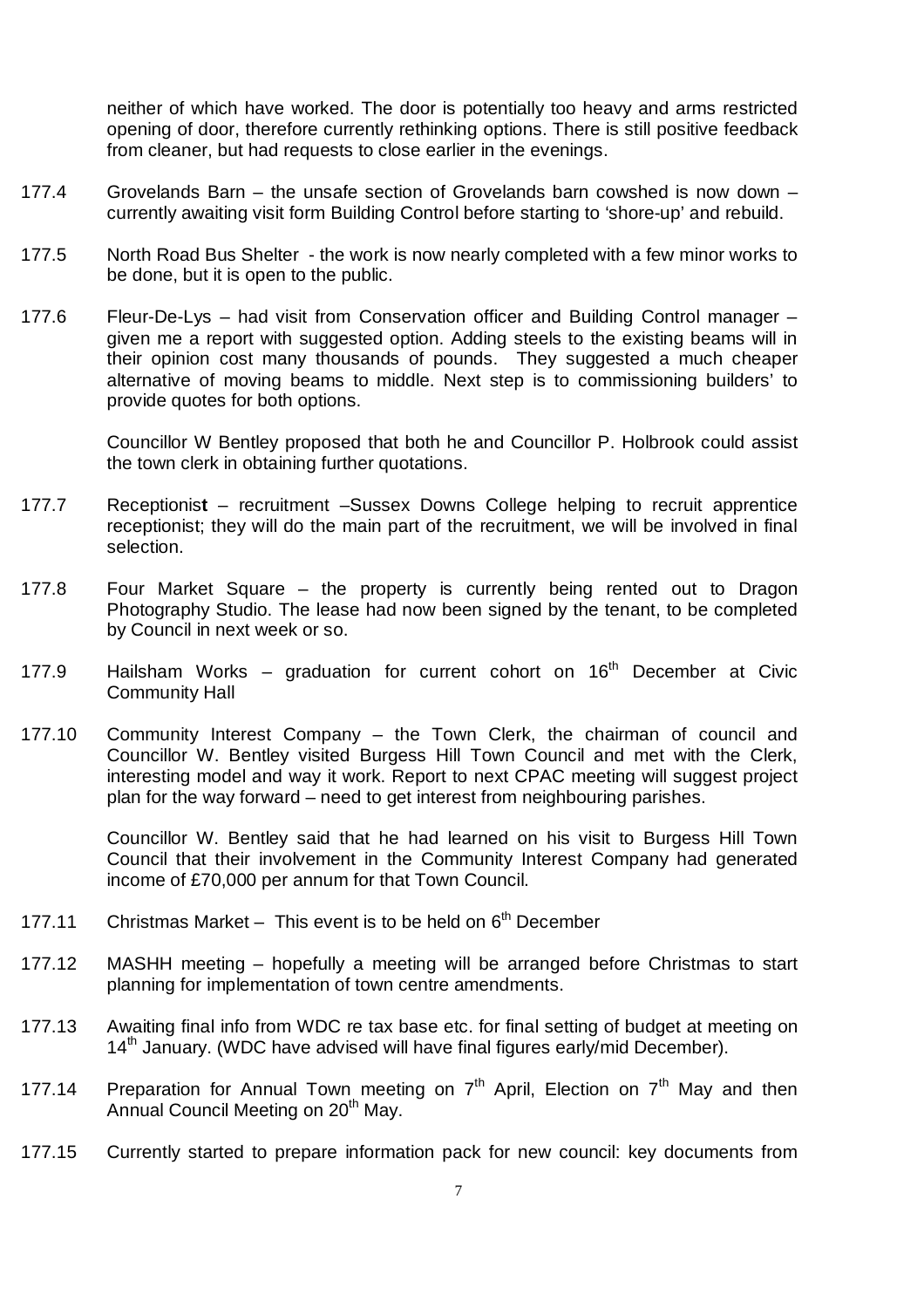NALC, SSALC and HTC (who we are and what we do). Working out what information and training they might need.

- 177.16 Potentially organise coffee morning/informal meeting to meet the team between election and annual council meeting.
- 177.17 Councillor G. Rowe congratulated the Council on its provision of toilets in North Street. He wanted to know why Polegate Town Council were allowed to purchase their public toilets for £20,000 freehold, but this offer was not made to Hailsham Town Council.

### **Mayoral Allowance Sub-Group**

- 178.1 Members were asked to consider the appointment of a sub-group/working party to define what the Mayoral Allowance covers, as recommended by the Finance, Budget and Resources Committee (29<sup>th</sup> October 2014).
- 178.2 It was noted that this would affect next year's budget.
- 178.3 **RESOLVED** that Councillors R. Grocock, P. Holbrook, G. Rowe, M. Ryan, Mrs. M Skinner and C. Triandafyllou comprise the Mayoral Allowance Sub-Group.
- 178.4 Councillors Mrs J. Bentley and W. Bentley requested that their abstentions from voting be recorded.

### 179 **Confidential Business**

**RESOLVED** that due to the special and confidential nature of the business about to be transacted, and possible disclosure of personal or legal information not in the public interest at the present time, the following items of business be transacted following the temporary exclusion of members of the Public and Press, in accordance with the Council's Standing Orders No. 57 and 58. The reason for exclusion is:

(b) terms of tenders, and proposals and counter-proposals in negotiations for contracts;

#### 180 **Access to Redrow Homes Development**

Councillor M. Ryan addressed the meeting and referred members to the report circulated with the agenda.

#### **Councillors' Questions/Information Forum**

#### 181 CPR Training

Councillor Triandafyllou said that if any member was interested in First Responder/CPR training they should contact Mrs. M. Hagger.

#### 182 Domestic Violence

Councillor W. Bentley said that the  $25<sup>th</sup>$  November had been designated as the International Day to Prevent Violence to Women day. He had been created an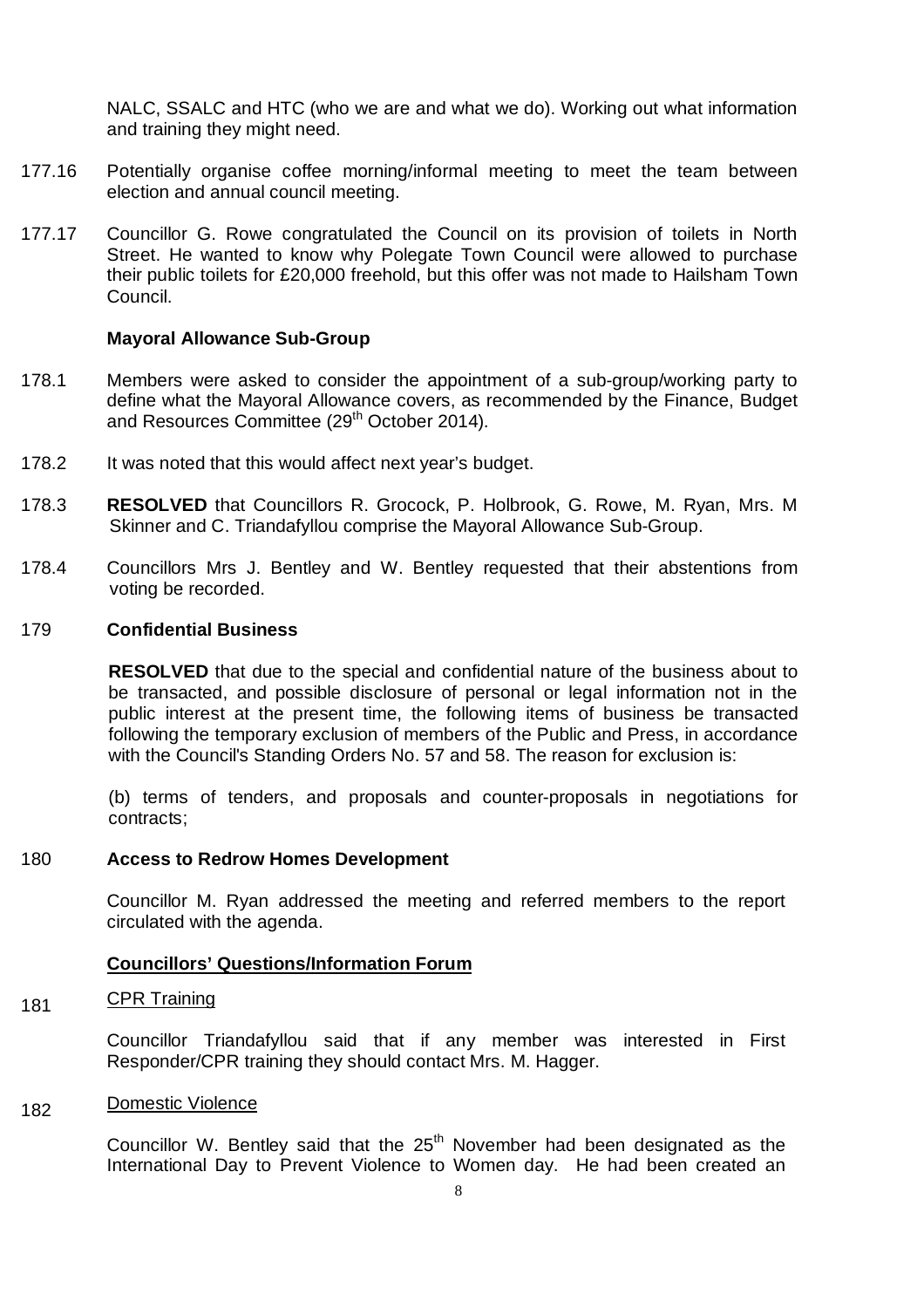Ambassador for this by East Sussex County Council

There being no other business, the meeting closed at 9.18pm.

Global/Minutes and Agendas/DS/ HTC Minutes 26<sup>th</sup> November 2014.

**CHAIRMAN**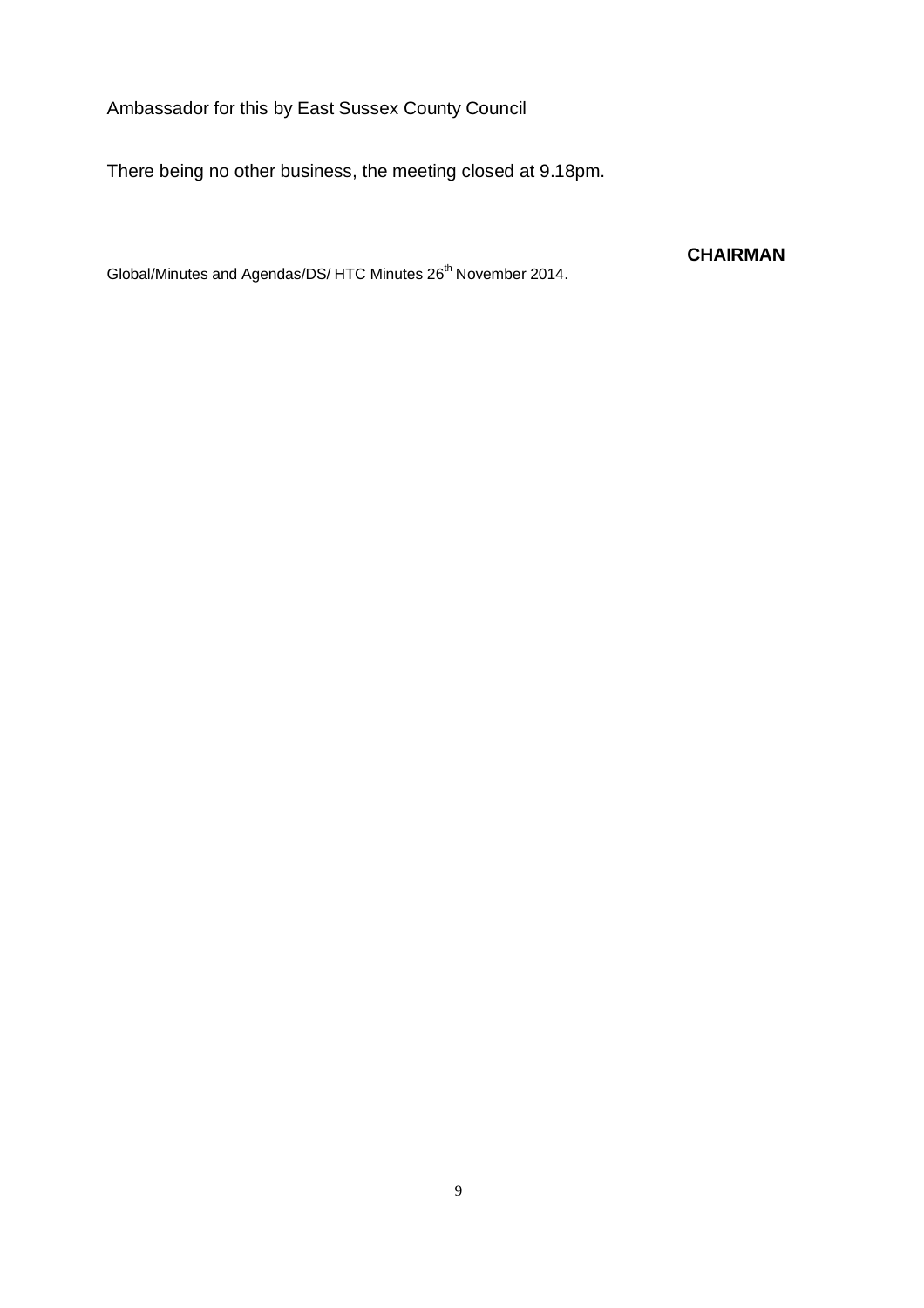| <b>Report to:</b> | <b>Hailsham Town Council</b> |
|-------------------|------------------------------|
|-------------------|------------------------------|

**Date: 26th November 2014** 

**By: Councillor Chriss Triandafyllou**

**Title of report: First Responders and Public Access Defibrillators**

#### **PURPOSE:**

1. To receive a presentation from Councillor Triandafyllou and Eastbourne First Responders

2. To consider the Town Council taking ownership of three Public Access Defibrillators and suitable locations for them in the town.

3. To consider whether the Town Council should purchase any more defibrillators.

### **BACKGROUND.**

#### **First Responders**

First Responders are volunteers, trained by the Ambulance Service to provide first aid to victims before the ambulance arrives and assistance to the paramedics who are attempting to revive a patient. Eastbourne First Responders Group is in the process of creating First Responder Groups for Hailsham and Hellingly. They are actively recruiting from members and will give a presentation to the Town Council on Wednesday  $26<sup>th</sup>$  of November.

### **Community Dividend**

j

Councillors Jo Bentley, Nigel Coltman and Chriss Triandafyllou will each receive £1180 'community dividend' from Wealden . This amount is sourced from the penalty that Kier are paying Wealden for performance related issues last year. The councillors have decided to give this amount to Hailsham Town Council for the the purpose of acquiring Public Access Defibrillators (PADs) for the community. These defibrillators are placed outside buildings, so that they can be accessed by members of the public to help persons suffering from cardiac arrest, before an ambulance can arrive.

In the case of a Sudden Cardiac Arrest, on average only 10% of people survive unless they receive early Cardiopulmonary Resuscitation (CPR) and defibrillation. If bystanders provide CPR, and use a defibrillator before Emergency Medical Services arrive, average survival rates increase to 38% $^1$ . In fact, for every minute without CPR and defibrillation, the chance of survival decreases by 7-10%.

The main target for all UK ambulance services is to reach the scene within 8 minutes, in at least 75% of Red 1 and 2 calls<sup>2</sup>. And 95% must be reached within 19 minutes. So the reality is that the emergency services could take 5, 10, 15 or even around 20 minutes to arrive, particularly in more remote locations.

Bearing in mind that the first 5 minutes or so are critical for survival, it is very clear that offering CPR immediately, and getting a defibrillator to the victim quickly, can make a real difference. South East Coast Ambulance services (SECAMB) strongly endorse the fact that early CPR and defibrillation saves lives.

First Responders will be contacted by the ambulance service to attend. But in addition, any community member present can help by providing CPR and – if required – use a defibrillator to restart the patient's heart.